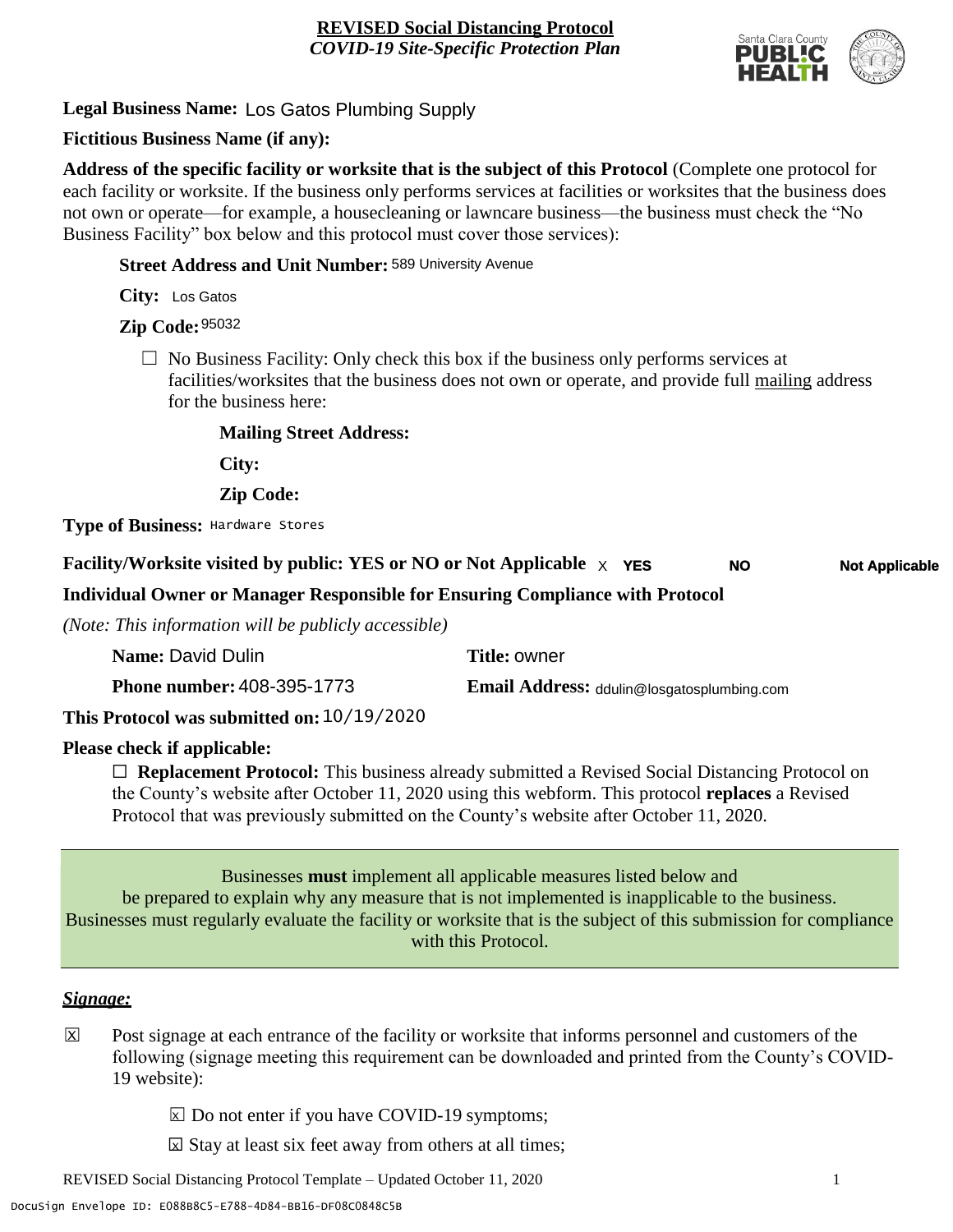

- ☐ Face coverings required to enter (except for very young children, if medically inadvisable, or X for communication by or with people who are hearing impaired);
- ⊠ Cover sneezes and coughs with cloth, tissue, or elbow;
- ⊠ Do not shake hands or engage in unnecessary physical contact.
- Post signage at appropriate locations throughout the facility/worksite reminding everyone to wear face coverings and stay at least six feet away from others. X
- Post a copy of your updated COVID-19 PREPARED Sign and Social Distancing Protocol Visitor Information Sheet at each entrance where they can easily be viewed. These documents will be provided to you electronically when you submit this Revised Social Distancing Protocol.  $\mathbb{Z}$

#### *Personnel Training:*

- After submission, distribute copies of the completed Protocol to all personnel, and train all personnel on this Protocol.  $\mathbf x$
- $\Box$  For businesses that perform services for facilities or worksites that the business does not own or operate, distribute a copy of the completed Protocol to the owner or operator of each facility or worksite where the business performs services.
- Train personnel on basic information regarding COVID-19 from the CDC available at [https://www.cdc.gov/coronavirus/2019-ncov/index.html,](https://www.cdc.gov/coronavirus/2019-ncov/index.html) including how to prevent COVID-19 from spreading, who is especially vulnerable to the disease, and when to seek medical attention.  $\mathsf{X}$
- Train personnel on screening themselves for COVID-19 symptoms, including temperature and/or symptom checks using CDC guidelines available at [https://www.cdc.gov/coronavirus/2019-](https://www.cdc.gov/coronavirus/2019-ncov/symptoms-testing/symptoms.html) [ncov/symptoms-testing/symptoms.html.](https://www.cdc.gov/coronavirus/2019-ncov/symptoms-testing/symptoms.html) https://www.cdc.gov/coronavirus/2019- ncov/symptoms-testing/symptoms.html  $|\mathsf{X}|$
- Train personnel on the need to stay home and get tested if they have a frequent cough, fever, difficulty breathing, chills, muscle or body aches, headache, sore throat, nausea, vomiting, diarrhea, tiredness, or recent loss of taste or smell. Ensure all personnel know they must also stay home if they or someone they live with has been diagnosed with COVID-19, or if they've had close contact with someone diagnosed with COVID-19.  $\overline{\mathsf{x}}$
- Train personnel on County guidance for when it is safe to return to work if they have COVID-19 symptoms, have tested positive for COVID-19, or have had close contact with someone who has tested positive for COVID-19. County guidelines are available at: [https://www.sccgov.org/sites/covid19/Pages/business-guidance.aspx#business\\_safety\\_guidance.](https://www.sccgov.org/sites/covid19/Pages/business-guidance.aspx#business_safety_guidance.) https://www.sccgov.org/sites/covid19/Pages/business-guidance.aspx#business\_safety\_guidance  $\overline{\mathbf{x}}$
- Train personnel on the need for frequent handwashing with soap and water, mandatory face coverings, the importance of social distancing, and other measures required in this Protocol.  $\overline{\mathsf{x}}$
- Train personnel on the importance of getting tested for COVID-19 in accordance with County guidance available at [https://www.sccgov.org/sites/covid19/Pages/covid19-testing.aspx,](https://www.sccgov.org/sites/covid19/Pages/covid19-testing.aspx) and explain that testing is available through their healthcare provider or at free community testing sites [\(www.sccfreetest.org](http://www.sccfreetest.org/) ).  $\vert X \vert$
- Inform personnel that they can report any deficiencies in compliance with Social Distancing Protocol requirements by this business or any other at which they may work at [www.sccCOVIDconcerns.org](http://www.scccovidconcerns.org/) or by calling the County Office of Labor Standards Enforcement Advice Line at 866-870-7725.  $\overline{\mathbf{x}}$
- Inform personnel about employer or government-sponsored leave benefits that personnel may be entitled  $\boxtimes$

REVISED Social Distancing Protocol Template – Updated October 11, 2020 2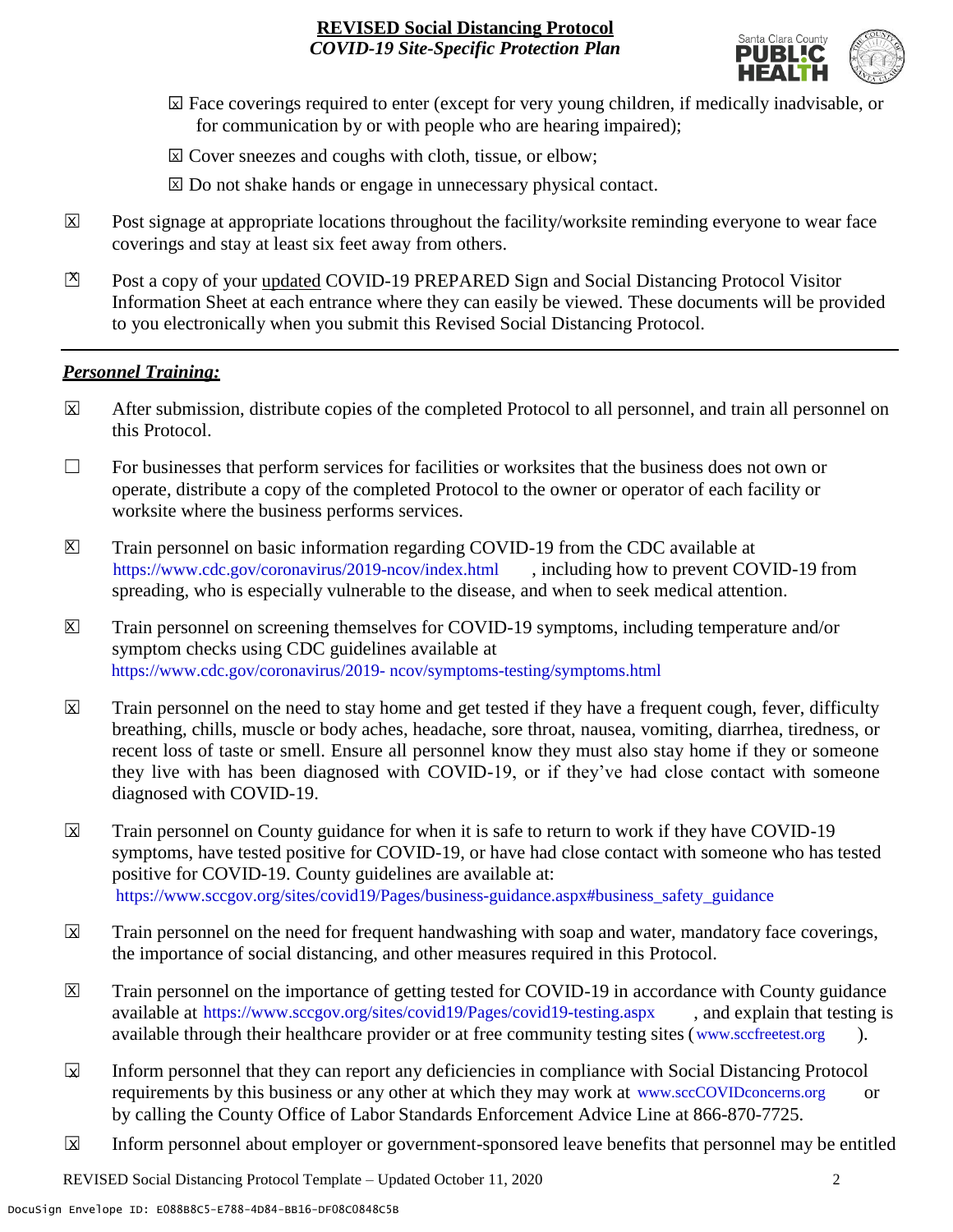

to receive, including those benefits identified at the following address: [https://www.labor.ca.gov/coronavirus2019/#chart.](https://www.labor.ca.gov/coronavirus2019/#chart) https://www.labor.ca.gov/coronavirus2019/#chart

- Train personnel on new or modified COVID-19 safety measures immediately upon updating this Protocol.  $\boxtimes$
- $\Box$  Optional—Describe other measures this business plans to take to train personnel on COVID-19 safety and related issues:

### *Individual Control Measures and Screenings:*

- Maximize the number of personnel who work from home. Businesses must direct all personnel who can perform their assigned work duties from home to do so, and they must prohibit those personnel from performing those work duties at the facility or worksite.  $|\overline{X}|$
- For personnel who are not working from home:  $\boxtimes$ 
	- Direct all workers not to come to work if sick or exhibiting symptoms of COVID-19.  $\overline{\mathbf{x}}$
	- Ask all personnel if they have COVID-19 symptoms at the beginning of each shift, and screen all other people before they enter the facility or worksite. Send personnel home if they report COVID-19 symptoms. (\*Note, temperature screenings with thermometer or thermal scanner are not required, and can increase COVID-19 risk if many employees convene in the same place for temperature screening.) X
	- Require all persons, except those exempted from face covering requirements, to properly wear face coverings at all times in accordance with the California Department of Public Health's mandatory Guidance for the Use of Face Coverings and the Health Officer's Order. Exemptions to the face coverings requirement include very young children, people for whom face coverings are medically inadvisable, or for communication by or with people who are hearing impaired.  $\mathbf{X}$
- ☐ Optional—Describe other measures:

# *Handwashing and Hand-Sanitizing Protocols:*

- Encourage frequent handwashing or use of hand sanitizer and provide frequent breaks for handwashing.  $\mathbf{x}$
- Hand sanitizer and/or soap and water are available at or near the site entrance, at checkout counters, and at various locations throughout the site to enable the public and staff to frequently clean their hands.  $\overline{\mathbf{x}}$
- Handwashing and other sanitary facilities are operational and stocked at all times.  $\mathbf{x}$
- ☐ Optional—Describe other measures:

# *Cleaning and Disinfecting Protocols*

☐ Thoroughly and regularly clean any high traffic areas (including seating areas, break rooms, bathrooms, and other common areas) and frequently disinfect any high-contact surfaces (including doorknobs, handrails, counters, tables, checkout areas, cash registers, telephones, elevator controls, etc.).  $\overline{\mathsf{x}}$ 

REVISED Social Distancing Protocol Template – Updated October 11, 2020 3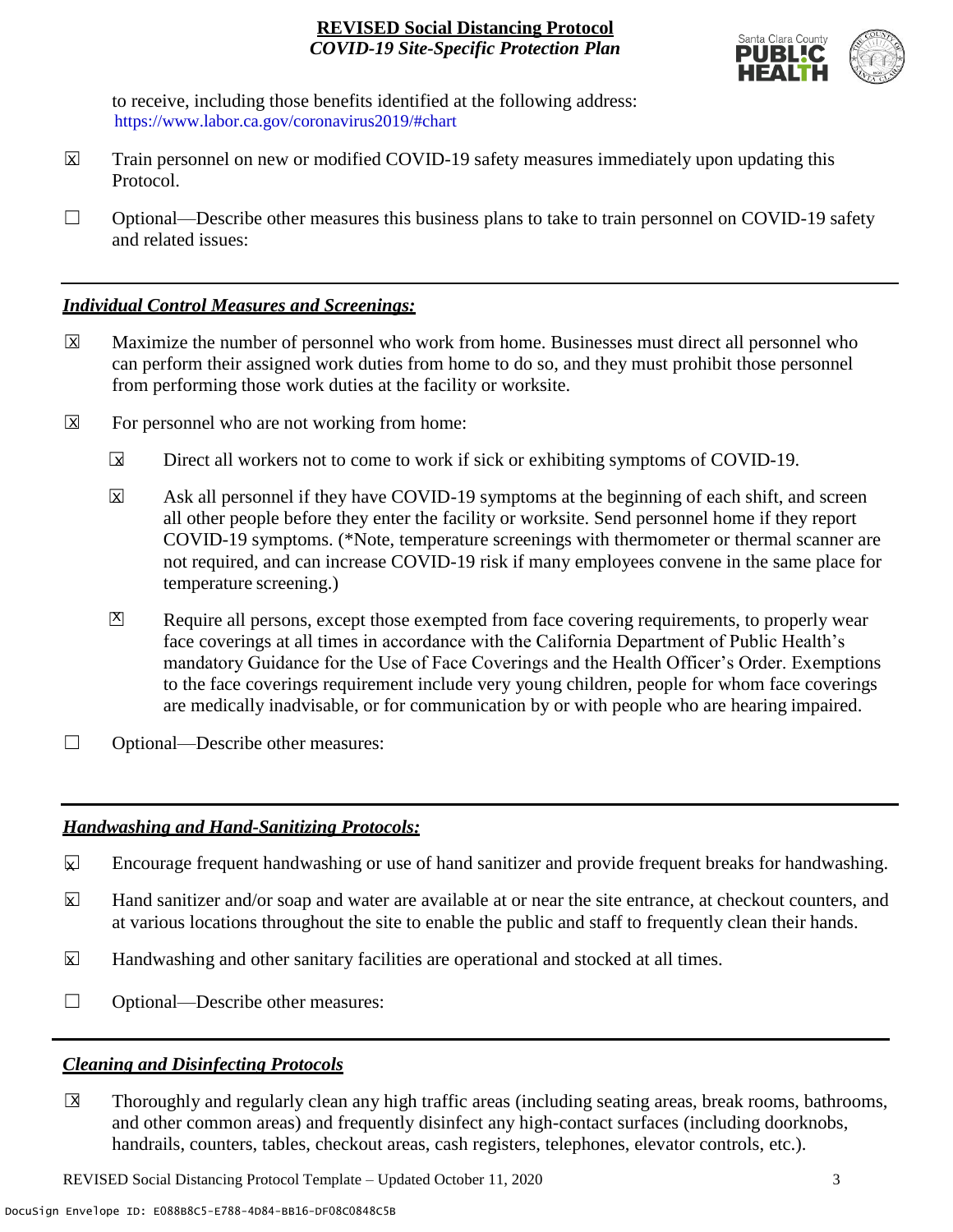

- Disinfecting wipes that are effective against COVID-19 are available for use by customers and personnel near shopping carts and baskets if shopping carts and baskets are used at the facility.  $\boxed{\mathsf{x}}$
- $\Box$  Assign staff to disinfect carts and baskets regularly that are used at the facility if shopping carts and baskets are used at the facility.
- Disinfect any shared equipment and touchable surfaces like payment portals and pens after each use.  $\Box$
- ☐ Install contactless devices (including contactless payment systems, motion sensor lights, automatic soap and towel dispensers, and contactless timecard systems) if possible.
- $\Box$  Adjust operational hours to provide adequate time for cleaning and stocking with social distancing, and provide time for any workers to clean between shifts.
- To improve ventilation, filtration, and outdoor air exchange:  $\overline{\mathsf{x}}$ 
	- $\boxtimes$  Evaluate HVAC system (if applicable) to make sure it is properly functioning, and have it regularly serviced.
	- $\boxtimes$  Consider upgrades to HVAC and building air filtration systems and implement any feasible improvements to these systems (for example, to enhance air filtration efficiency and increase the percentage of outdoor air through the HVAC system).
	- $\Box$  Open windows and doors throughout the facility when environmental, building, and safety conditions allow.
- ☐ Optional—Describe other measures:

# *Measures to Maintain Social Distancing:*

- Limit the number of people in the facility/worksite to allow adequate social distancing (six feet minimum) at all times and to comply with any applicable capacity restrictions in the Health Officer Order.  $\mathbf{r}$ 
	- $\boxtimes$  Review, comply with, and enforce any applicable capacity limitations for the facility, following all instructions listed at www.sccgov.org/covidcapacity
- Designate a staff person to ensure that the maximum number of occupants is not exceeded, that all persons are wearing face coverings if required by the Health Officer Order, and that people entering comply with other provisions of this Protocol. Ensure that this person is more than six feet away from others to maintain adequate social distance.  $\overline{\mathsf{x}}$
- Require that all persons at the facility/worksite stay at least six feet away from all other persons, except as strictly necessary to perform job functions. X
- $\Box$  Place tape or other markings at least six feet apart in customer line areas inside the store and on sidewalks at public entrances with signs directing customers to use the markings to maintain social distance.
- ☐ If feasible, increase remote (online and telephone) purchasing, delivery, and curbside pickup service options.  $\overline{X}$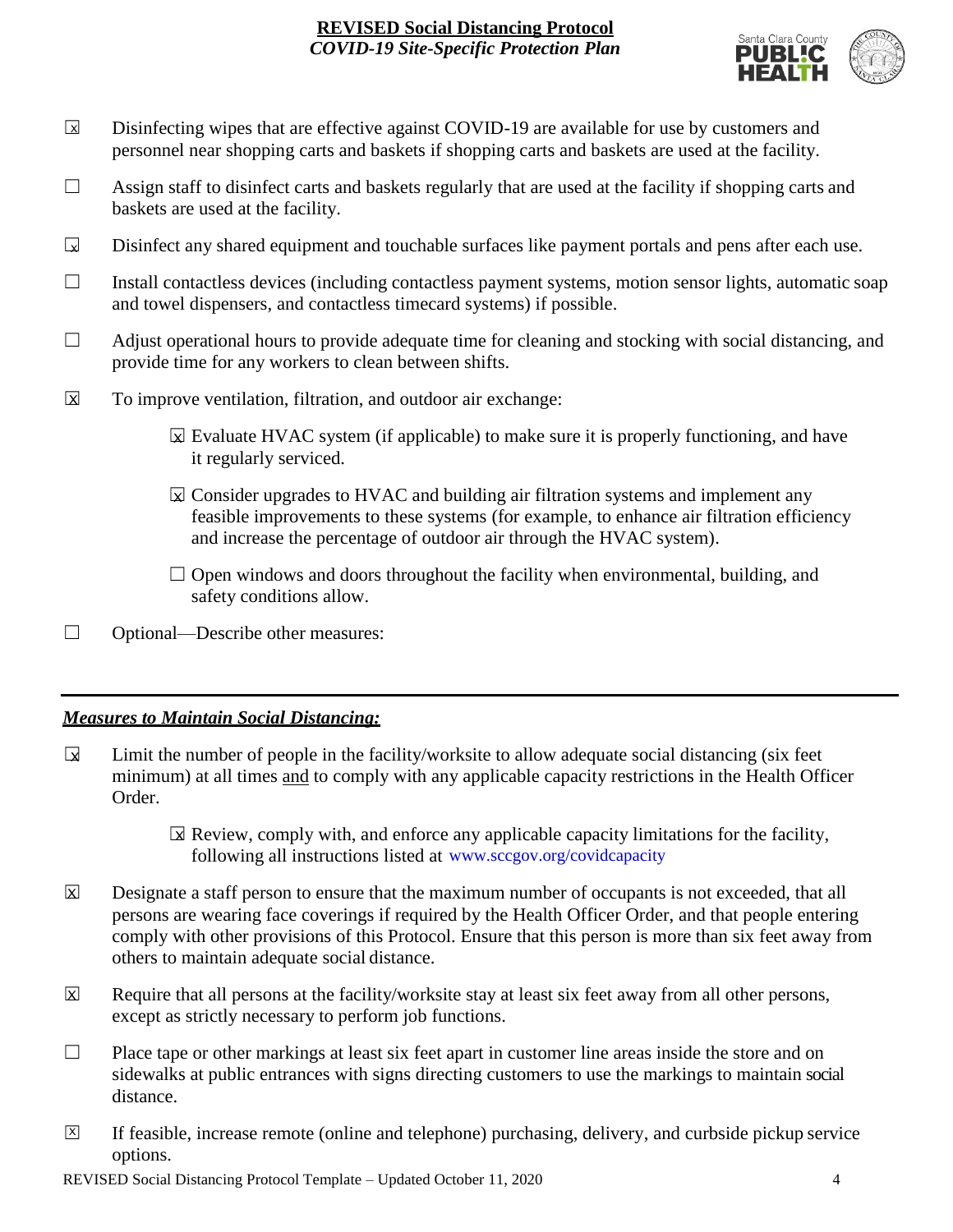

- $\Box$  Separate order areas from delivery areas to prevent customers from gathering.
- Minimize any in-person meetings and adjust those that are necessary to ensure adequate social distancing.  $\overline{x}$
- $\Box$  Stagger personnel breaks, in compliance with wage and hour regulations, to reduce the number of workers taking breaks together.
- $\Box$  Where possible, create outdoor break areas with shade covers as a substitute for indoor break areas. Encourage staff to eat their meals and take their breaks socially distanced outdoors when conditions allow.
- Limit access to or close indoor break rooms to encourage use of outdoor break areas and prevent crowding. Discourage or prohibit eating or drinking in small, enclosed break rooms if less risky alternative areas exist for staff to take their meals (such as outdoors or socially distanced at individual workstations).  $\overline{X}$
- $\Box$  Require workers to maintain 6-foot social distance at all times while on breaks, and preferably more distance if eating or drinking. Reconfigure break areas to facilitate social distancing.
- $\Box$  Maximize the use of outdoor space for interactions or transactions with customers to minimize the time that customers and personnel are indoors, particularly when in close proximity to one another.
- ☐ Optional—Describe other measures:

### *Procedure if a Person at the Facility/Worksite Tests Positive for COVID-19*

- $\boxtimes$  Review and comply with all measures listed at [www.sccsafeworkplace.org](http://www.sccsafeworkplace.org/) in the event of a confirmed case of COVID-19 amongst personnel. X
- ☐ Create, and post in an area easily viewable by personnel, a plan to comply with all applicable in the event of a confirmed case of COVID-19 amongst personnel. Depending on the type of facility, these measures will likely include, among others: measures listed at www.sccsafeworkplace.org  $\overline{X}$ 
	- Immediately removing the infected person from the facility/worksite and ensuring they are no longer occupying the same space as any other personnel.  $\overline{X}$
	- Instructing the infected person to stay home and isolate in accordance with the instructions listed at [www.sccsafeworkplace.org.](file:///C:/Users/raphael.rajendra/AppData/Local/Microsoft/Windows/INetCache/Content.Outlook/PTLHNOTE/www.sccsafeworkplace.org) www.sccsafeworkplace.org X
	- Notifying the County Public Health Department within four hours of learning of the positive case by following the instructions at www.sccsafeworkplace.org  $\overline{X}$
	- Identifying any workers (and customers, if known) who had close contact with the infected person.  $\overline{X}$
	- Complying immediately with any case investigation, contact tracing, and worksite investigation measures by the County Public Health Department. This will include providing the names, addresses, phone numbers, and work dates and times for close contacts of the infected person, which employers are required by law to provide to the County Public Health Department upon request.  $\boxed{\mathsf{X}}$

REVISED Social Distancing Protocol Template – Updated October 11, 2020 5 Excluding all close contacts from the facility/worksite or any other jobsite in accordance with  $\sqrt{X}$